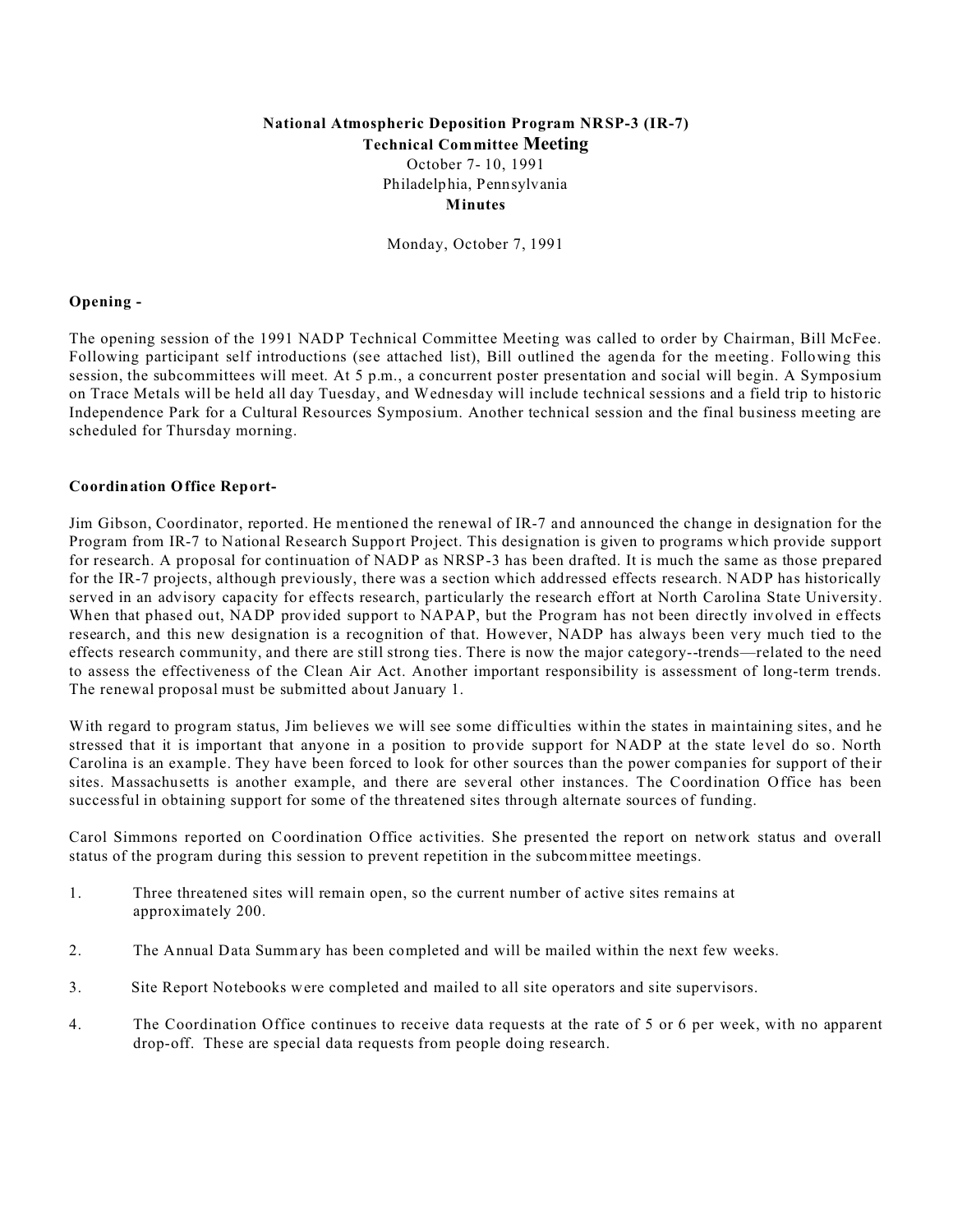- 5. There was a change in data processing capabilities at NREL which speeded up our ability to provide information to users. The Coordination Office is now modifying its data products to make them more user friendly.
- 6. The Coordination Office was requested by the Network Operations and Data Management subcommittees to develop a mechanism for informing data users of name changes or site moves. A data file which will inform users that data from a particular site will include data from two locations will be provided Overhead transparencies illustrating the reports which have been developed were displayed.
- 7. The Coordination Office continues to record references to NADP data which appear in the literature and is very interested in receiving copies of any publications which contain references to or uses NADP data. Carol also asked that the Coordination Office be involved in any such uses.
- 8. Overheads which depicted continuing improvement in the percentage of sites meeting the completeness criteria were displayed.
- 9. Program to refurbish raingages at the sites. Last year, the funding agencies contributed money to create the refurbishing program with 15 donated raingages. The COED has now distributed those 15, and 14 more are currently being processed. The average cost is \$450 per raingage. EPRI also donated some leftover lab equipment which has been sent to CAL for evaluation and use. They are making it available to sites on a "loaner" basis.
- 10. Site operator training was held in June with 28 operators attending. The Coordination Office provided full or partial support for 21 of those participants.
- 11. The Coordination Office has been involved in a number of small studies.
	- A. A Nipher Shield study at eight NADP/NTN sites has been going on for three years. Results will be summarized in a poster being presented at this meeting. Annual estimates of precip only increased about 6% with use of Nipher shields. It was concluded that it probably isn't worth the extra effort in most instances.
	- B. The USGS Pesticide Study was completed the end of September. Don Goolsby will be reporting on results from the first year at this meeting.
	- C. As a result of information presented at the spring meetings, the Coordination Office was asked to develop a presentation for the Technical Committee meeting which illustrates the differences in pH maps based on field and laboratory pH measurements, and how field measurements might better be quality-assured so that there could be some confidence in publishing those measurements. Carol discussed briefly the methods which were used to develop the maps and showed two pictures illustrating the differences found. The Data Subcommittee also recommended that the Coordination Office look into developing a procedure for screening field pH data. Dave Bigelow has developed a proposal for screening this data which he is presenting in a poster.

# **CAL Report-**

Kenni James presented the lab report for CAL.

1. pH Electrode Update. CAL is now using Broadley-James electrodes in their program to furnish electrodes to sites. There are currently 140 in the field and 60 in stock, being tested for distribution. These electrodes are working well.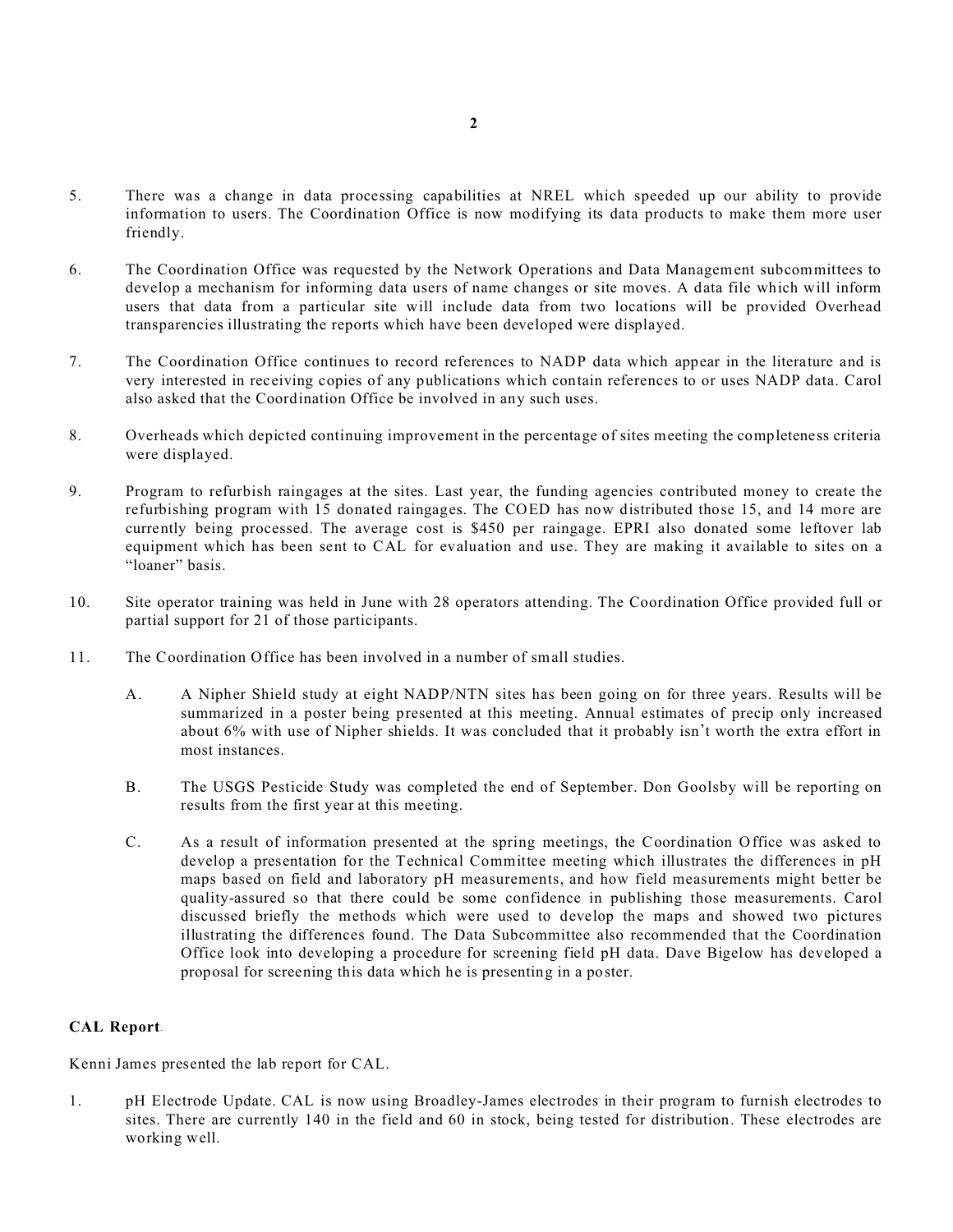- 2. Herbicide Project. The shipment of excess precipitation samples from 86 selected sites in the network ended. These samples were used in a study to measure the amount of triazine- and metolachlor-based herbicides in rain water samples and to develop a mass budget for these compounds throughout the corn and soybean growing areas. Preliminary results were presented by Don Goolsby of USGS at the Atlanta American Chemical Society meeting last April. A press release prepared in conjunction with the meeting resulted in nationwide reporting of the initial study findings.
- 3. Trace Metals Pilot Network. An NADP/NTN pilot network began sampling on a weekly basis in April of this year. Three sites have been involved Bondville. Illinois; Arvada, Colorado; and Oak Ridge National Laboratory, Tennessee. Analyses are being performed by ICP-MS at the Illinois Hazardous Materials Laboratory GFAA at the Illinois State Water Survey, and GFAA at the USGS Laboratories in Denver. Mercury determinations on selected samples are being performed at Oak Ridge National Laboratory. Preliminary results will be presented at the Symposium on Trace Metals on Tuesday. The project will be continued through March 1992.
- 4. Bucket Versus Bottle Comparison. The use of bottles versus buckets for shipment of NADP/NTN samples from the field to CAL ended in May. A portion of each sample is being shipped in a bottle, with the remainder being shipped, as usual, in the bucket. The results of the comparison of sample chemistries will be presented on Thursday by Jim Lynch and Van Bowersox.
- 5. Alternate Shipping Containers. CAL has been working on this question for some time. In the past year, alternate shipping/sampling containers have been investigated. Four alternatives were considered.
	- A. The current bucket with a snap-on lid which leaked.
	- B. A 1-liter teflon jar with a screw-on lid which was too expensive and too small.
	- C. The current bucket with modification for a screw-on lid with a gasket which leaked during shipment.
	- D. The current bucket and lid with an inert Nalgene 0-ring. The rings have passed cursory blank and leak tests, but the methods for inserting the rings into the lids is expensive, and the cost must be considered.

This will be an on-going study.

- 6. Response to the CAL audit: It was recommended that the pH meter be re-calibrated with bracketing buffers for those samples which measure less than 4 or greater 7. CAL uses a 4.3 check point. A measurement comparison was conducted and no significant differences in pH were found between samples measured with 4 and 7 buffers and those measured with 3 and 10 buffers. Therefore, CAL does not plan to request any change in procedures.
- 7. The 100,000th sample arrived at CAL on August 14th. In honor of the occasion, the staff participated in an afternoon seminar to discuss this and other milestones from the years in the program, including over one million analyses.
- 8. The Quality Assurance report for 1989 is out. The 1990 report has been reviewed internally and is ready for external review as soon as results of the external audit are summarized.
- 9. Other activities have included:
	- A. Site Operator Training
	- B. Aerochem Metrics parts repairs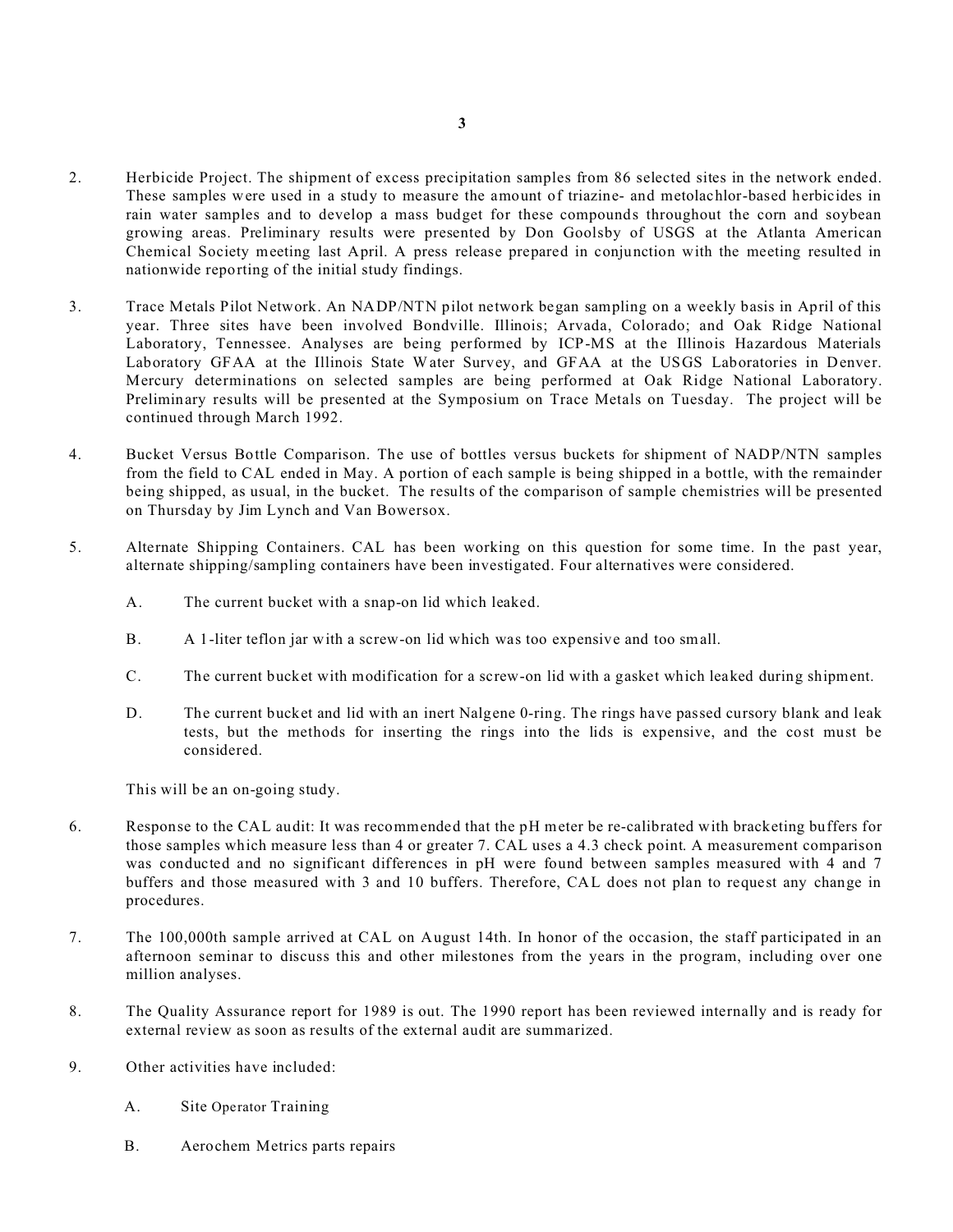- C. Provision of supplies for RTI site audits
- D. Dry-side change memos, and memos encouraging sites to renew their check solution
- 10. EPRI equipment. CAL evaluated the donated pH and conductance meters for loan possibilities. The conductivity meters are being used. The electrodes were discarded, but the conductivity cells were retained.
- 11. Aerochem Metrics Collector Foam Pad Replacement. The site audit team recommended that the foam pads in the collectors be changed every 12 months rather than every 18 months. Evaluation of the old pads indicates that some sites are not cleaning their pads as instructed.
- 12. Splash-In Project. The potential for the horizontal flat surfaces of the Aerochem Metrics to contaminate the contents of the sample buckets is under investigation. Scott Dossett has prepared a poster illustrating the "splash" problem. Research will continue on this project.

# **Quality Assurance Steering Committee Report**

Jerry Aubertin, QA Steering Committee Chairman, reported. The network is doing a very good job, and the QA Steering Committee has had a relatively easy year this past year. The committee met twice during the year—in Austin, Texas, and prior to the start of this meeting. Topics included:

- 1. The QA plan was completed and distributed. One error in the figures was found and has been corrected. The revision of Chapter Five is on hold since there is no pressing need for revision prior to the next major review.
- 2. The Remedial Action Program is working very well, and the Steering Committee may find themselves out of business as occurrences are down considerably. Twenty-one variances were granted between November 1990 and March 1991, and only two were granted between April 1991 and August 1991. Six current situations are under review and will be resolved shortly.
- 3. One new issue for the Steering Committee is review of the SOPs (Standard Operating Procedures) at CAL and the Coordination Office. The committee will look into this in more detail and report at the interim meetings.
- 4. The question of quality assurance for phosphate was referred to the Network Operations subcommittee.

## **Administrative Advisor Reports -**

# **USDA CSRS-**

Jack Barnes commented on his move to NAPAP for the next 15 months. He will continue to represent NADP with CSRS. Jack feels it is important to look at renewal of this project in view of the Clean Air Act and the open-ended continuation of the new NAPAP.

# SAES-

Lanny Boyd commented that he is Director-At-Large for the Western Region which makes it somewhat easier for him to also serve an the NADP Administrative Advisor from that region. If NADP gets approval for renewal, it will receive off-the-top funding, and in addition, it will also be eligible to receive travel funds for the annual meetings. The 1992 budget recommended by Conference Committee has ag appropriations at 4% in base funding for Hatch and Mclntire-Stennis, \$8-\$9 million for water quality, and \$2 million back in special grants. The 1990 Farm Bill contains the State Ag Weather Stations Network for \$400,000.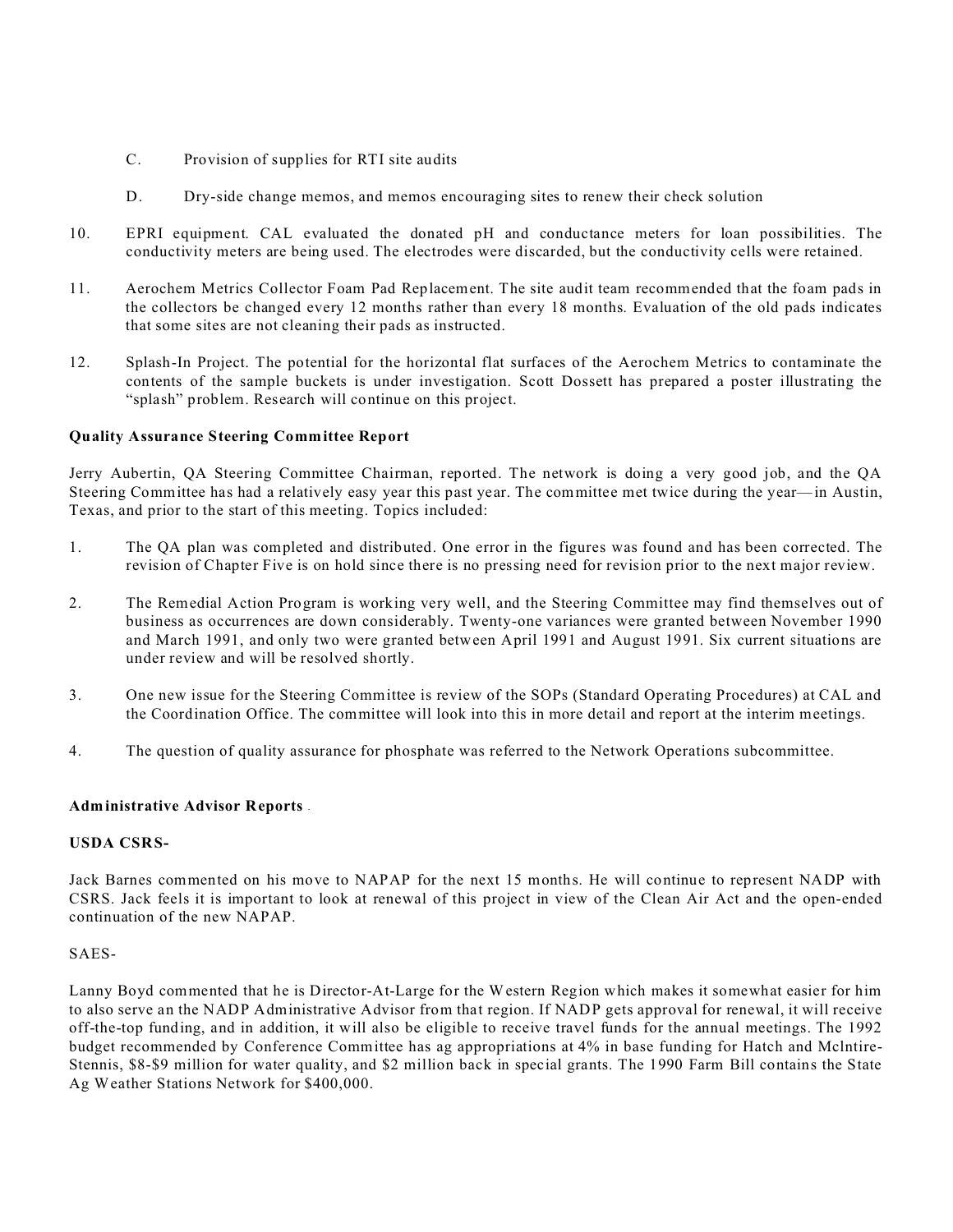Jack Pickering reported that USGS continues to support the operation of NADP/NTN. He is concerned about the drop off in funding for individual sites and hopes that all agencies will continue to support their sites.

# **Nominating Committee** -

A nominating committee was named to select a candidate to begin the progression of chairs to Technical Committee Chairmanship. Jack Barnes, Lanny Boyd, Wayne Martin, Jack Pickering (as Chairman), and Sashi Verma were asked to meet and choose a candidate for Secretary of the NADP Technical Committee.

## **1992 Meeting -**

Mike Kelly, as incoming Technical Committee Vice Chairman, will also be Program Chairman for the 1992 meeting. The '92 meeting is tentatively scheduled for the week of October 19th in Cocoa Beach, Florida. Mike asked for suggestions for the meeting program—half day versus full day field trip, symposium topics, and special sessions-and potential conflicts with the date.

# **Subcommittee Committee Reports-**

# **Network Operations Subcommittee**

Ed Klappenbach, Chairman, reported that the primary role of the subcommittee is to assure that the data coming in is validated, that site audits are being conducted correctly and on time, and to maintain a close connection with CAL and the Coordination Office with respect to changes in siting.

## **Environmental Effects Subcommittee -**

Chairman Jerry Walker commented that, historically, this subcommittee was a larger subcommittee which was divided into four working groups—Aquatics, Field and Horticultural Crops, Forestry and Materials. The tentative agenda for this meeting is discussion of future relationships with EMAP, the impact of the new project proposal and the NRSP designation on the Effects Subcommittee, and discussion by Jack Barnes regarding budget constraints and resultant impact on effects research. There will also be an election to select a secretary to begin the progression of chairs within the subcommittee.

## **General Session Adjournment** -

The opening session was adjourned for subcommittee meetings.

# **Poster Session -**

A concurrent poster presentation and social convened at 5 p.m. A listing of displayed posters and authors follows.<sup>1</sup>

*Modification of Precipitation Samplers for the Collection of Trace Elements in Wet Deposition* - T. C. Willoughby, M. A. Nilles, S. J. Vermette and F. P. Nelson.

<sup>&</sup>lt;sup>1</sup>Published abstracts may be obtained by contacting Linda Bandhauer in the NADP/NTN Coordination Office.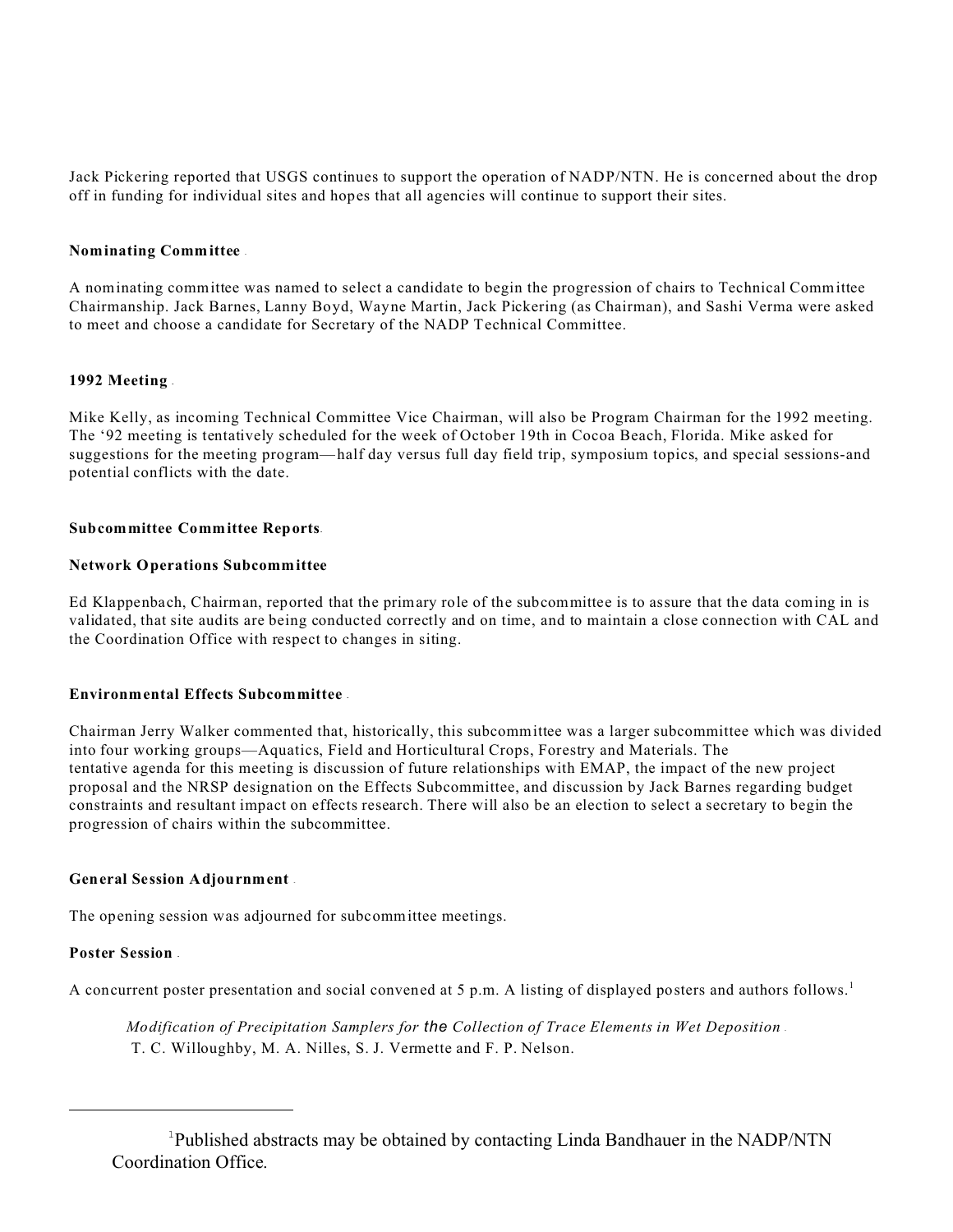*Modification of the Aerochem Metrics Precipitation Collector for Enhanced Sensitivity* - D. B. Orr and M. R. Stevenson

*Differences in Estimated Deposition Based on Precipitation Measurements by Nipher-Shielded* vs. Standard Belfort Recording Gages at NADP/NTN Sites C. L Simmons, E. W. Clime, and G. Scott

*Differences in Annual Weighted-Mean pH and Hydrogen Ion Deposition Maps Based on Field and Laboratory* pH Measurements C. L. Simmons, C. L. Olsson, D. S. Bigelow, and S. E. Molden

The Media and Acid Rain **K. E. Douglas** 

*Evaluation of Initial Analysis and Reanalysis Results in Samples Selected Randomly From the NADP/NTN Data Base* - A. L. Morden-Moore and V. C. Bowersox

*The Potential fir Sample Contamination Due to Raindrop Splash Off Of the NADP Wet/Dry Precipitation Collector* - S. B. Dossett and V. C. Bowersox

*The NADP/NTN Site Visitation Program* - W. C. Eaton, K W. Murdoch, J. S. Nichol, R. C. Stores, C. O. Whittaker and B. L Bennett

*Background Trace Metal Element Aerosol Climatology of Rural Indiana* - R. H. Grant, D. G. Schulze, S. R. Sutton and M. L. Rivers

*Enhancement of Regional Wet Deposition Estimates Based on Modeled Precipitation Inputs* - J. A. Lynch, E. S. Corbett, and J. W. Grimm

*SOX, NOX and Acid Rain: Is There A Relationship?-* J. A. Lynch, E. S. Corbett, J. W. Grimm, and V. C. Bowersox L

*Analysis of the Distribution of Phosphate Values: Chemical, Geographical, and Seasonal Effects* - L M. OIszewski

*Decreasing Calcium in NADP Data* - *Could It Be Due to Unpaved Roads?* - G. Stensland *Trace Elements in Rain Over North Florida* - W. M. Landing and J. Wang

Tuesday, October 8,1991

## Symposium -

An all day Symposium on Trace Metals was convened for the following presentations.<sup>2</sup>

*Global Metal Pollution* - Jerome Nriagu, Environment Canada

*The Clean Air Act and Trace Metals* - Dale Pahl, USEPA/RTP

*Analysis and Deposition of Trace Metals in Ontario* - Dan Orr, Ontario Ministry of the Environment

 $2^2$ Proceedings may be obtained by contacting E. S. Verry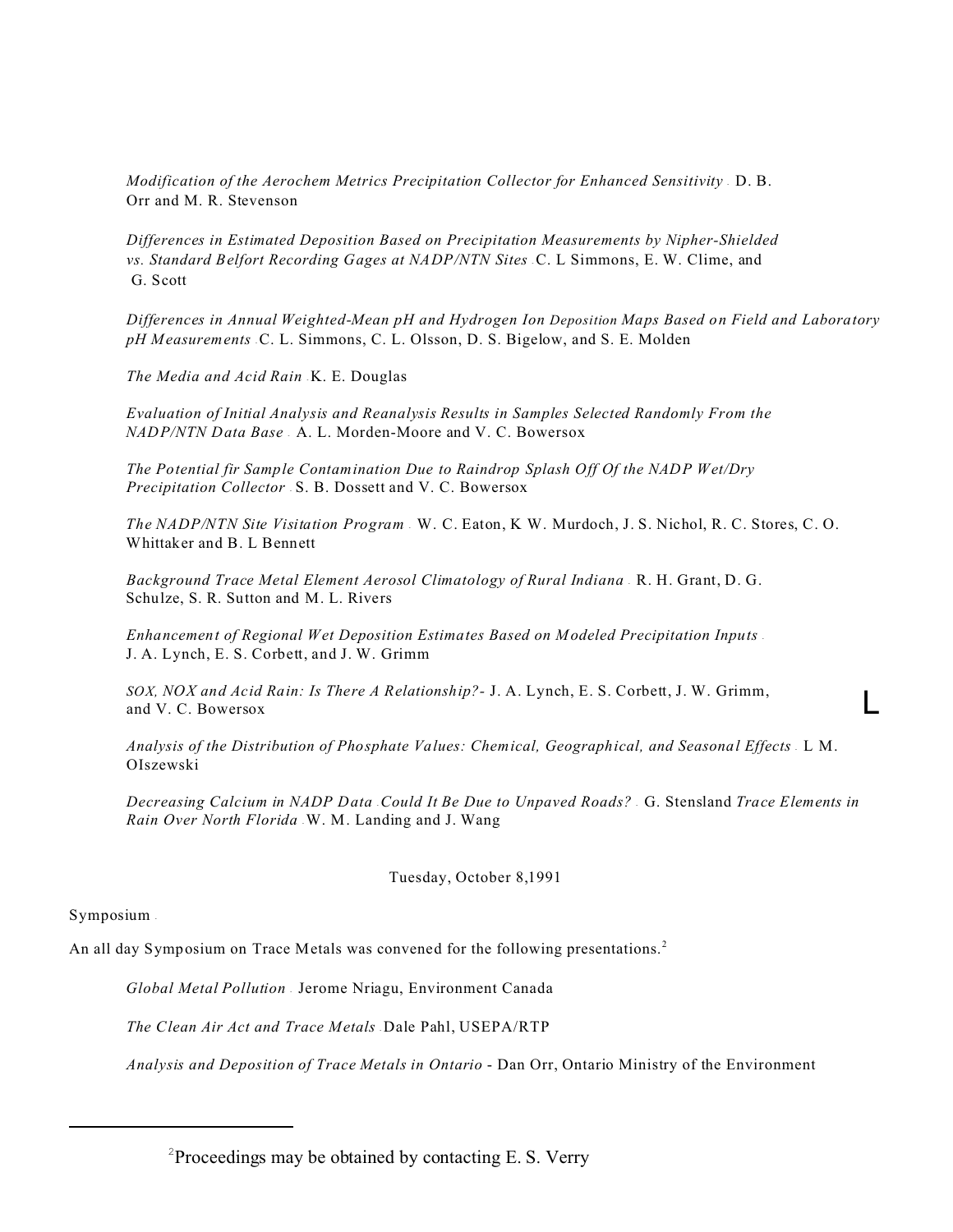*Analysis and Deposition of Trace Metals Around the Great Lakes* - Ed Klappenbach, EPA

*A Method for the Automated Collection and Proper Handling of Trace Metals in Precipitation T. M. Church, J. R.* Scudlark, and K M. Conko, University of Delaware

*A Pilot Network for the Collection and Analysis of Metals in Wet Deposition*  $S$ *. J. Vermette, M. E. Peden and* S. Hamdy, ISWS; T. C. Willoughby and L J. Schroder, USGS; S. E. Lindberg and J. G. Owen;, ORNL; and A. D. Weiss, HWRIC

*Mercury in the Environment* - Don Porcella, EPRI; and Carl Watras, Wisconsin DNR

Atmospheric Cycling and Air-Water Exchange of Mercury Over Mid-Continental Lacustrine Regions W. F. Fitzgerald, B. P. Mason, and G. M. Vandal, University of Connecticut

Paleolimnological Assessments of Atmospheric Deposition of Trace Metals . Steve Norton, University of

Maine

*Soil Accumulation of Trace Metals* - Andrew Friedland, Dartmouth College

*Metal Toxicity and Development of Fishes* - Peddrick Weis, University of Medicine and Dentistry of New Jersey

*Trace Metal Impact on Plants: Mediation by Soil Mycorrhizae -* Michael Dosskey, Savannah River Ecology Lab

*Atmospheric Deposition: Evidence in Forest Ecosystems E. A. Nater and D. F. Grigal, Department of Soil* Science, University of Minnesota

### **Special Presentation**

At 9 p.m., Steve Lindberg hosted a special presentation titled Siberia and the Soviet Far East -Forests in Decline and Society in Decay a pseudoscience slide show of travels to the Soviet Arctic and Central Asia.

#### **Wednesday, October 9, 1991**

A general session of the NADP Technical Committee was convened at 8:30 a.m. for invited papers in the areas of Data Management ani Analysis and Science and Technology The following papers were presented.

#### **Data Management and Analysis Papers -**

Canadian Nation al Atmospheric Chemistry Database (NAt Chem) Descriptions and Results C. U. Ro, K J. Vet and W. B. Sukloff, Environment Canada

*Monitoring Network Redesign* - Tim C. Haas, University of Wisconsin, Milwaukee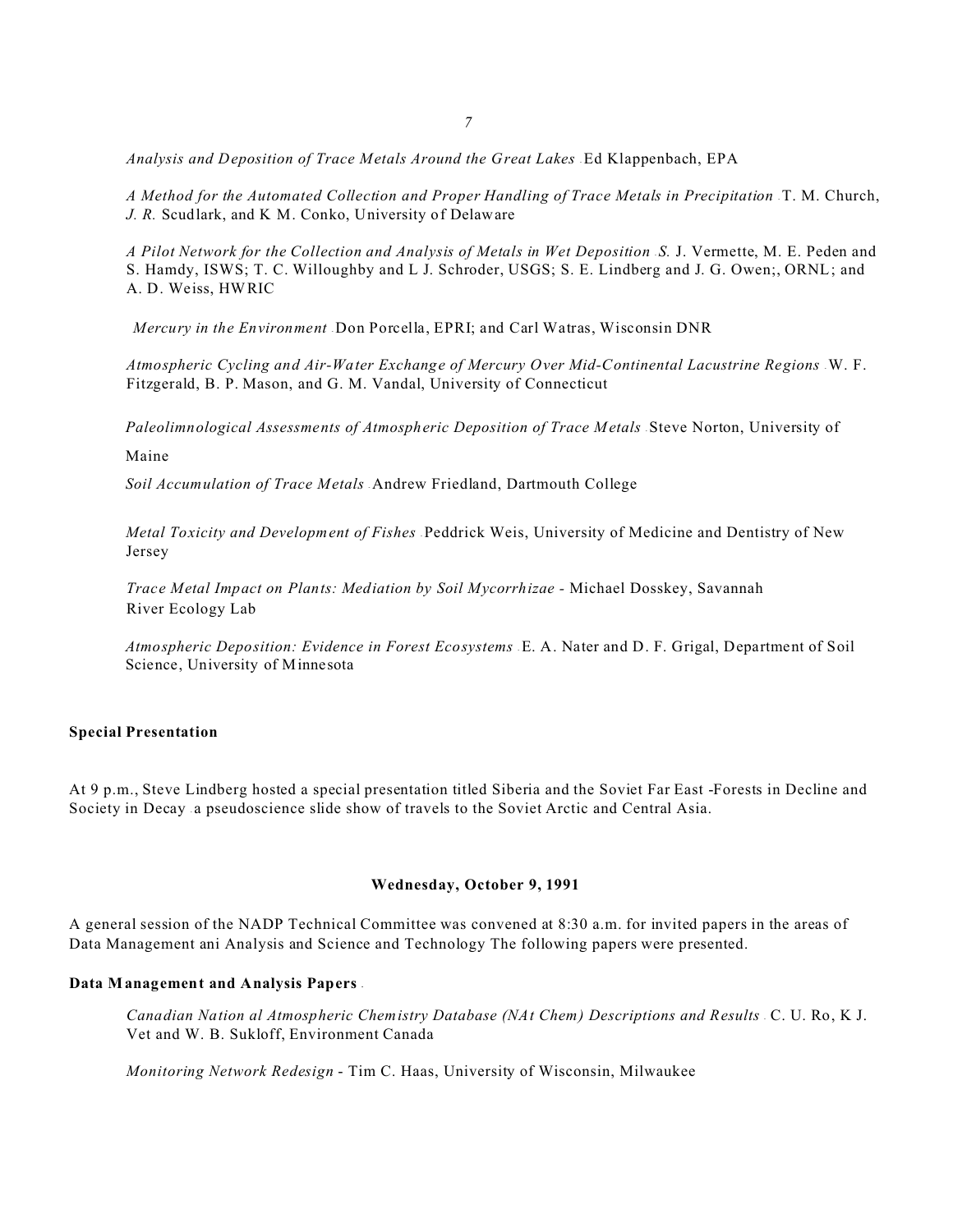#### *7*

#### **Science and Technology Papers -**

*Herbicides in Atmospheric Deposition* . *In the Upper Midwest and Northeast United States* - D.A. Goolsby, E. M. Thermion and M. L. Poms, USGS

*Pesticides in Rain in Minnesota* P. D. Capel, USGS; and P. J. Whiskey, Minnesota Department of Agriculture

*Episodic Response Project on the Northern Appalachian Plateau* David K DeWalle, The Pennsylvania State University

*A History of Atmospheric Chemistry at the Illinois State Water Survey* - Richard G. Semonin, Chief, Illinois State Water Survey.

### **Special Recognition and Appreciation -**

Dick Semonin's paper was followed by special recognition and acknowledgment of his years of service to NADP in anticipation of Dick\*s retirement in early December. He was presented with a Certificate of Appreciation commemorating several milestones from his tenure with the Program.

#### **Cultural Resources Symposium-**

Following a formal luncheon, the group departed for Independence National Historic Park for an afternoon of special programs and tours. Several presentations had been arranged. They were:

*Introduction and Welcome* Jim Lynch, Symposium Chair, Katherine H. Stevenson, Associate **L** Director, Cultural Resources, Mid-Atlantic Region, NPS; and Bernard Goodman, Assistant Superintendent, Independence National Historic Park.

*Atmospheric De position Effects on Cultural Resources: Issues and State of Knowledge, with Special Emphasis on* Research *at Gettysburg NMP and Bronze Corrosion* - Susan L Sherwood, Physical Scientist, Preservation Assistance Division, NPS

*Stone Decay Issues* - Elaine S. McGee, U.S. Geological Survey

*Microclimate and Pollution Monitoring at the Merchants Exchange, Independence NHP* Donald A. Dolske, Illinois State Water Survey.

*Philadelphia Rain Chemistry* - *1978 to Present* - Cornelius Dugen, retired, Public Health Department, City of Philadelphia

Private showing of the film *Independence*

*Tour of Merchants Exchange Research Site* - William Brookover, Park Historical Architect, Independence NHP

*Special Reception and Social* - First Bank of the United States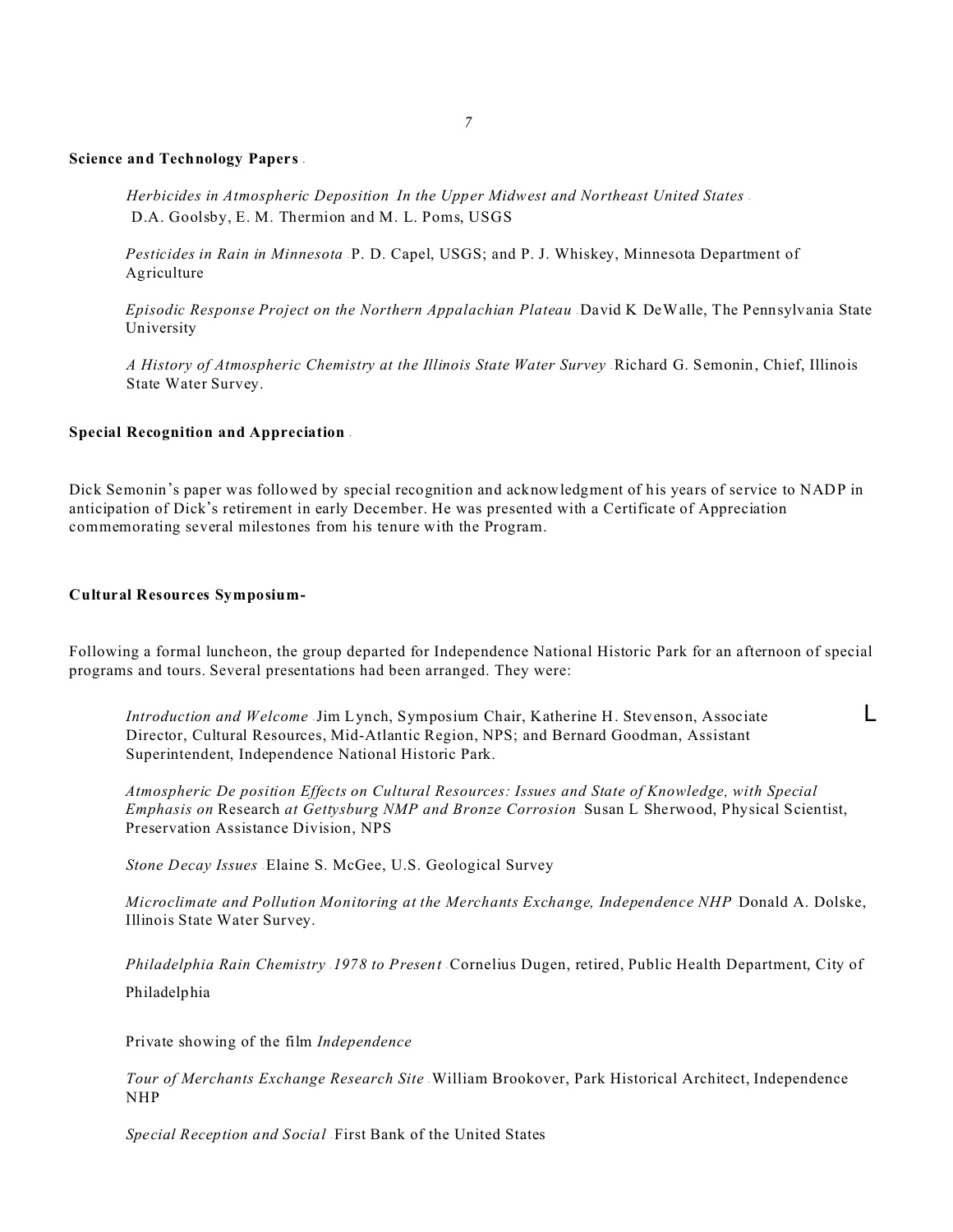#### *9*

## **Thursday, October 10, 1991**

## **Invited Papers -**

A general session was convened for presentation of contributed science and technology papers. They were:

*Examination of an Alternative Sample Handling Protocol Using Bottles V. C. Bowersox, ISWS; J. A. Lynch* and J. Grimm, The Pennsylvania State University

Comparison of the New York State Acid Deposition Network to Nearby NTN Sites Philip G Galvin, New York State Department of Environmental Conservation

*Rain Homogeneity in a Rain Bucket* - Kenneth F. Steele and George H. Wagner, University of Arkansas

*Relationships Between Deposition and the Flux of Sulfate in Forest Canopy Throughfall: Real or Coincidental* . S. E. Lindberg and C. T. Garten, Jr., Oak Ridge National Laboratory; J. N. Cape, Institute of Terrestrial Ecology, Edinburgh, Scotland; and W. Ivens, University of Ufrecht, The Netherlands

#### **Business Meeting** -

The final session of the 1991 NADP Technical Committee Meeting was called to order. Sandy Verry asked that any comments regarding format of this year's meeting be made to Mike Kelly for use in planning the 1992 meeting.

Thanks were expressed to the authors of the posters and papers. Thanks were also extended to the symposium authors and co-editors, Steve Vermette, Steve Lindberg, Jim Lynch, Jerry Walker, Jim Gibson and Van Bowersox, and to those who helped run the meeting.

# **Site Operator Recognition -**

Bill McFee announced the presentation of awards for site operators who have served the network for five years or longer and who have attended the CAL training. Recipients of this year's plaques and certificates are identified in the tables below.

| <b>TEN-YEAR PLAQUES</b> |                            |                      |                        |
|-------------------------|----------------------------|----------------------|------------------------|
| <b>CAL Code</b>         | <b>Site Name</b>           | <b>Site Operator</b> | <b>Site Supervisor</b> |
| M109                    | Douglas Lake               | Robert Vande Kopple  | Jim Teeri              |
| NJ99                    | <b>Washington Crossing</b> | Kathy McCullough     | Richard Artz           |

Bill presented the five-year certificate to Clarence Klingensmith of NY65 who was present at the meeting. It was noted that special awards have been presented to site operators each year for the past *12* years.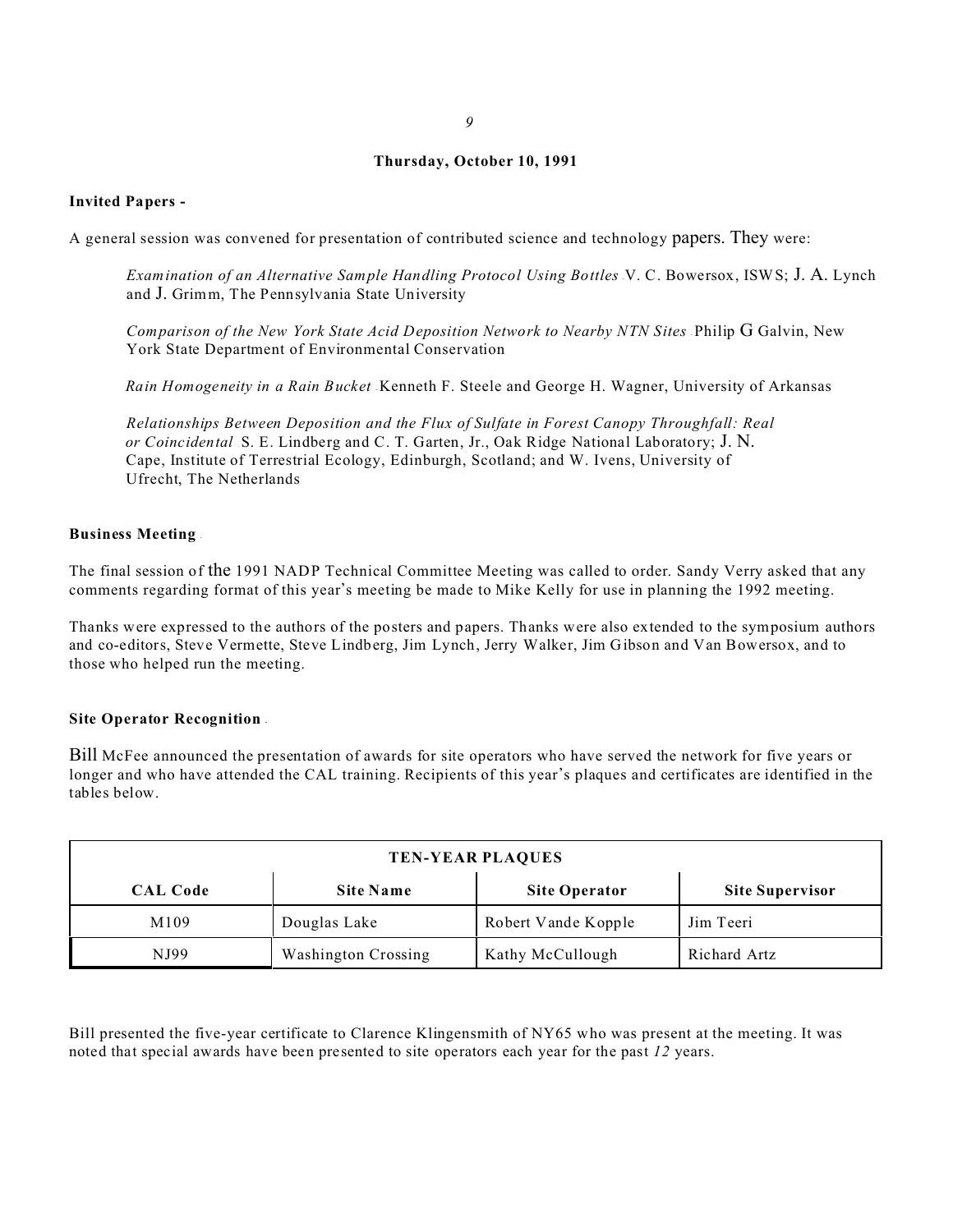| <b>FIVE-YEAR CERTIFICATES</b> |                         |                       |                 |  |
|-------------------------------|-------------------------|-----------------------|-----------------|--|
| CAL Code                      | Site Name               | Site Operator         | Site Supervisor |  |
| CA75                          | Sequoia Nat'l Park      | Annie Esperanza       | David Parsons   |  |
| CAN4                          | <b>Sutton Quebec</b>    | Louis Veilleux        | Michael Lessard |  |
| IL11                          | Bondville               | Mike Snider           | Gary Rolfe      |  |
| <b>NE99</b>                   | N. Platte Ag. Station   | Jim Goeke             | Sashi Verma     |  |
| NY <sub>65</sub>              | Jasper                  | Clarence Klingensmith | Dan Matias      |  |
| OR <sub>11</sub>              | Vines Hill              | Jerry Bourasa         | Donna Webb      |  |
| TN00                          | Walker Branch Watershed | Jim Owens             | Steve Lindberg  |  |
| TX16                          | Sonora                  | Nick Garza            | Charles Taylor  |  |
| VT01                          | Bennington              | Dan Taylor            | Rich Poirot     |  |

# **Subcommittee Reports**

# **Data Management and Analysis Subcommittee**

Jim Lynch reported that the Subcommittee considered three action items.

- 1. Publication of site moves in the annual reports. The file format developed by the Coordination Office was approved, and the following guidelines were established.
	- A. Indicate actual distance moved if latitude or longitude didn't change.
	- B. Include a list of site moves and name changes in the annual report.
	- C. Highlight moves that occurred. Jim asked for Technical Committee approval of this recommendation.

Jim asked for Technical Committee approval of this recommendation.

- **Motion**  It was moved and seconded that the Subcommittee recommendation for publication of information pertaining to site moves and name changes be approved. Motion carried.
- 2. Publication of field pH data in the annual summary report, provided it meets the criteria for selection of data from which the field pH maps would be developed and the screening criteria for sites to be included in the field pH isopleth map. The proposed criteria are:
	- A. Calculated conductance from pH < measured conductance.
	- B. Check simple pH must be within acceptable  $(\pm 1 \text{ pH unit})$  range.
	- C. Both intercomparison measurements of audit solution pH must be within acceptable range.

**Motion** — It was moved and seconded that these criteria be accepted.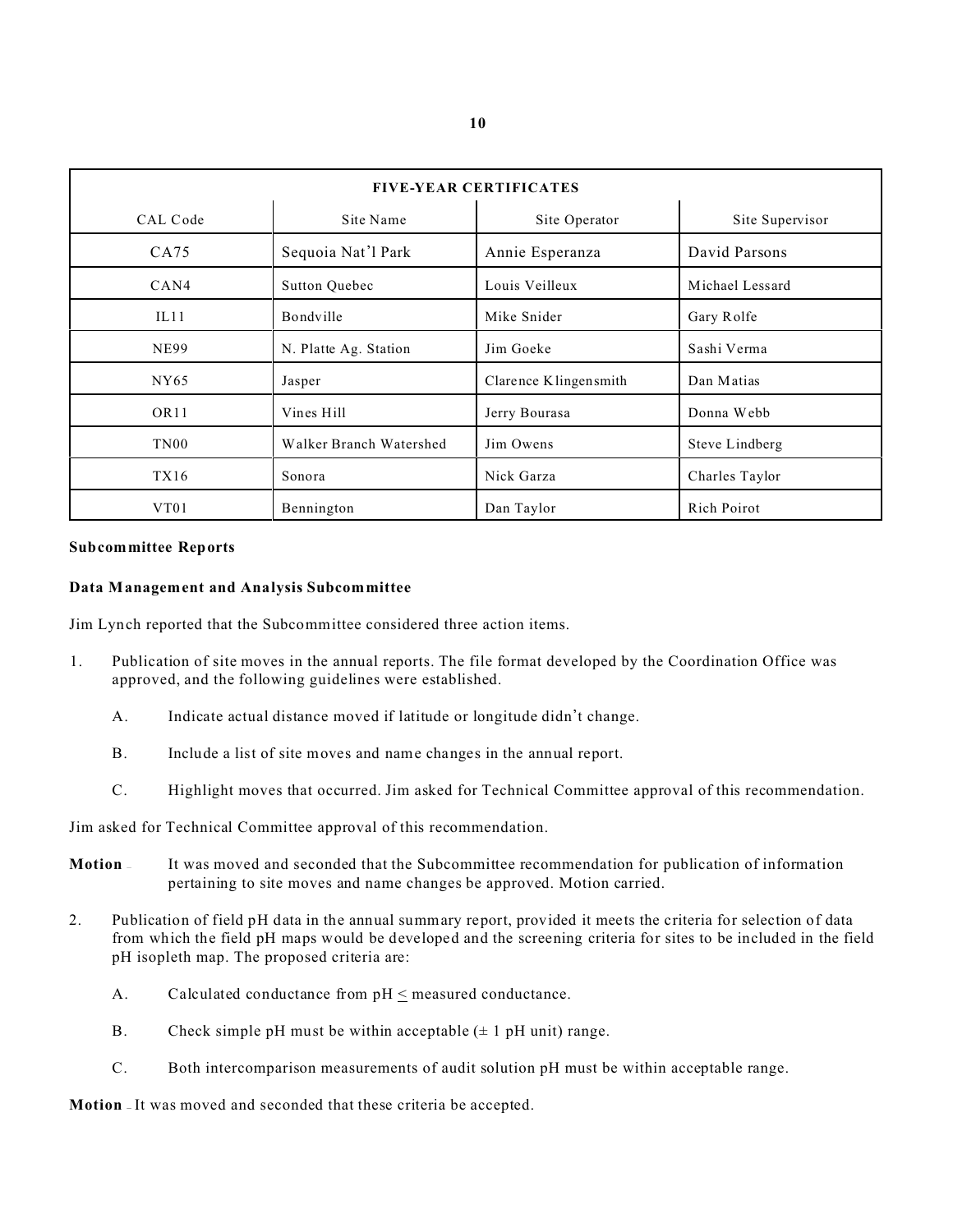Discussion of what the criteria specifically mean and the effect they might have on field pH followed. The first two points deal with screening the third point deals with production of the map. The definition of "acceptable range" is  $\pm 1$  pH unit. One value is pH over 5, and one value is pH under . The question of possible criterion c. in developing the isopleth map was raised. Concern was expressed that USGS could influence results by changing the composition or strength of the check solution. Supporters stressed that we would continue to do things as they have previously been done, except that these criteria would be used only to develop the isopleth map.

Carol Simmons displayed maps showing all values using weighted mean field pH, using map values, and using screened field pH data. The basic contours are the same. These changes could be incorporated in the *1991 Annual Summary Report* if a decision is made at this meeting or at the spring meetings.

It was suggested that the motion be amended that these criteria would only be used for the maps and that it be well defined as to how they were produced.

| Amendment             | To publish the maps as screened by the motion (3 criteria), and to footnote or highlight on the<br>map the procedures which were used. This would not affect the data tables of field pH. It would<br>include both pH and W deposition maps based on field pH. Amendment carried |
|-----------------------|----------------------------------------------------------------------------------------------------------------------------------------------------------------------------------------------------------------------------------------------------------------------------------|
| <b>Amended Motion</b> | To accept and apply the screening criteria to the field pH and H maps but leave the data tables                                                                                                                                                                                  |

The current criteria states that values below 5 must be within 1 pH unit and values above 5 must be within 3 pH units. Further discussion ensued.

**Motion** To refer this issue back to the Data Management subcommittee for recommendation to the Committee for approval. Seconded and carried.

as they are for the next report.

3. The subcommittee also continued discussions regarding publication of additional temporal trends. There is strong determination within the Data Management Subcommittee to publish information on temporal trends. It is felt that publication of results are the most important aspect of the program.

## **Network Operations Subcommittee**

Paul Kapinos reported that the Network Operations Subcommittee had a rather routine meeting. They heard reports from the Coordination Office, CAL, the Site Visitation Program, and the USGS QA program. They also heard a report on the site equipment refurbishing program and a site acceptance report. There was nothing new to discuss from these reports, and there are no agenda items for Technical Committee action.

They did discuss one item related to orthophosphate data which was referred back to the Data Management Subcommittee for consideration. The subcommittee motion was to recommended that the Data Management Subcommittee consider a change in the policy for release of orthophosphate data which states that orthophosphate will be treated as sequestered data and will be available only by special request, and that transmittal of the data be accompanied by documentation which would discuss limitations of the data. The motion passed.

The subcommittee elected new officers for 1992. They are:

Chairman - Lois West Vice Chairman - Paul Kapinos Secretary - Rick Artz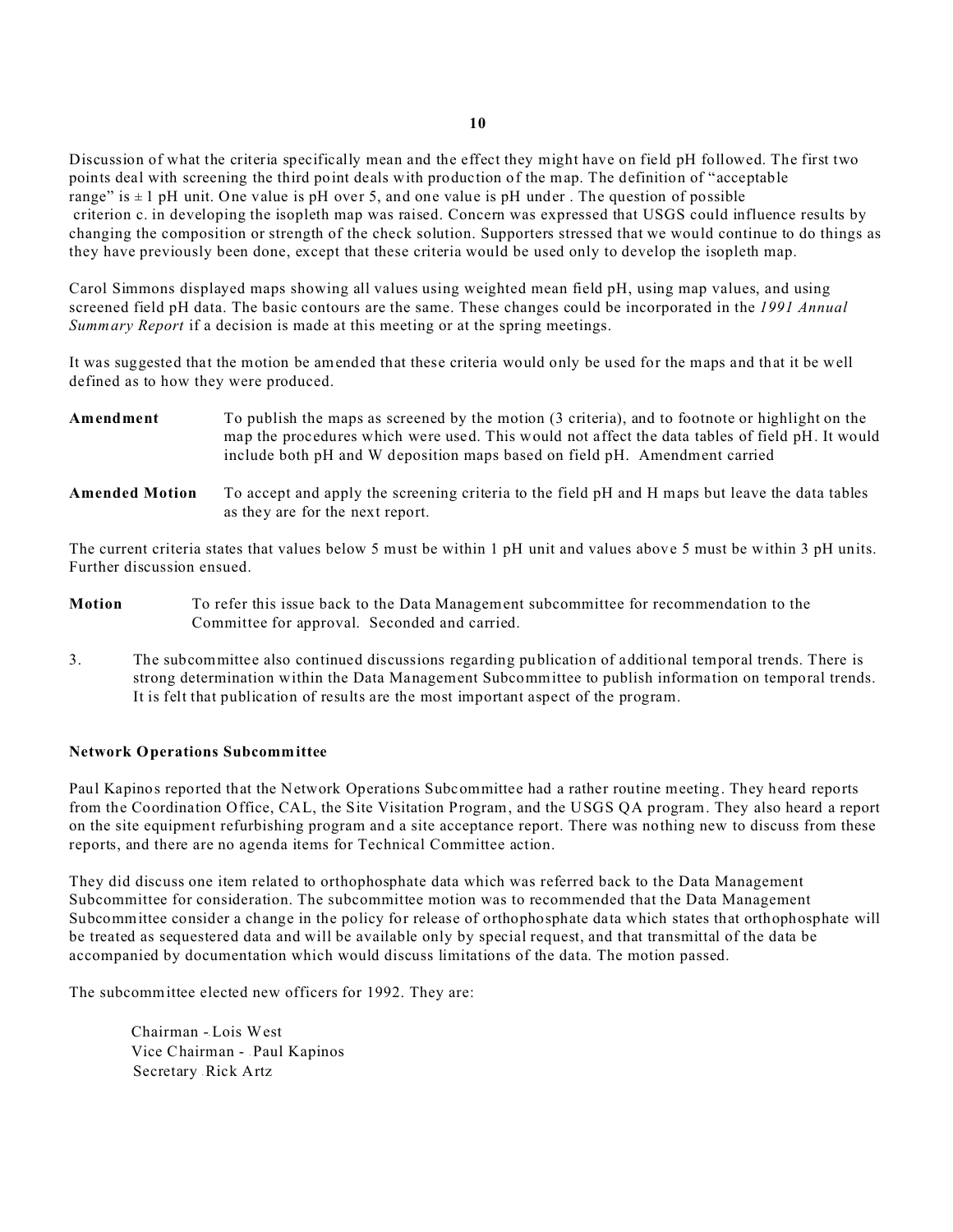**Motion** — It was moved, seconded and carried that the Network Operations Subcommittee report be accepted.

# **Environmental Effects Subcommittee**

Jerry Walker reported. The work record of NC-141, IR-7 and NRSP-3 has been successful. The program has provided physical and biological scientists with important information critical to effects research. The subcommittee spent time discussing their role in the new proposal and subsequent program. NRSP-3 will continue to provide information for controlled tonnage and stress levels which is needed by both physical and biological scientists. The members felt there is a need to identify user groups of all types--researchers, industry, etc.—for several applications, including:

- A. Experiment Stations must look at what programs they support in the future.
- B. Geological history: If uninterrupted data is available, it will provide a picture of atmospheric conditions for developing models. It must be stressed that it not be interrupted. This information can also suggest other areas to look into besides precipitation.
- **C.** UV-B investigations

There needs to be a close link between the effects research program and NRSP-3. This (NADP) is a particularly diverse group, providing interaction between groups. Under the Clean Air Act and NAPAP, directives are for high quality data from which to make assessments.

New subcommittee officers for 1992 are:

Chairman: Rich Grant Vice Chairman: Julian Chazin Secretary: Patricia Brewer

**Motion** — It was moved, seconded and carried that the Environmental Effects Subcommittee report be accepted.

# **Election of Technical Committee Officers -**

The nominating committee reported that they selected Van Bowersox as a candidate for the position of Secretary under the rotational structure for leadership of NADP. Nominations from the floor were invited. There were no additional nominations.

**Motion** — It was moved, seconded and carried that the nominations close and Van Bowersox be elected by acclamation**.**

## **Technical Committee Officers for 1992 are:**

Chairman: Sandy Verry Vice Chairman: Mike Kelly Secretary Van Bowersox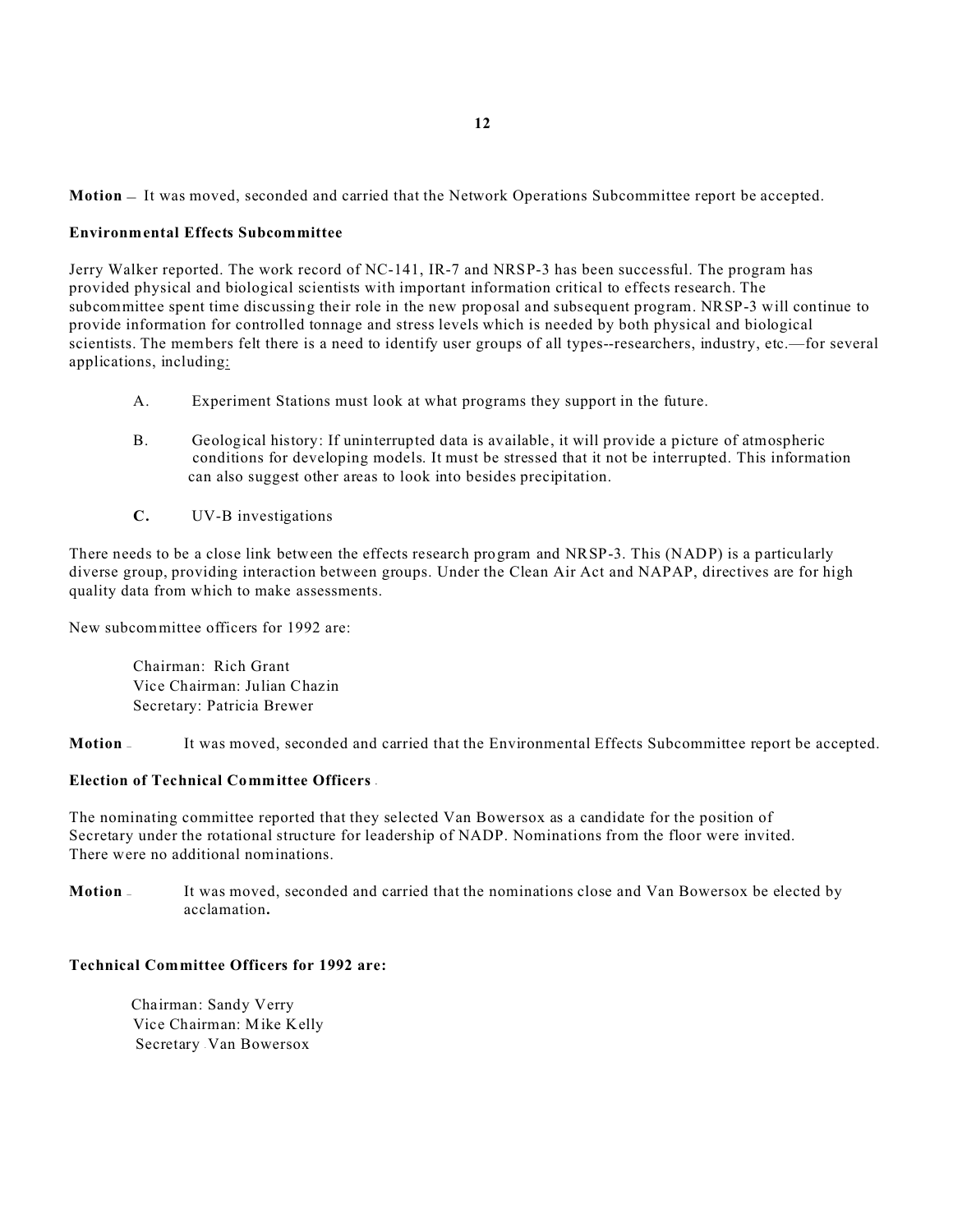## **1992 Meeting** -

Mike Kelly commented that the program is in an evolutionary state with regard to format and content of the technical meetings. He asked for discussion of future meetings. Suggestions included any focus around analysis of NADP/NTN data, and broader utilization of the data in an assessment context. Watersheds and ecosystem studies were also suggested.

**Motion** — That the minutes reflect special recognition of Linda Bandhauer's efforts in organizing the technical meetings was made, seconded, and carried.

## **Renewal Proposal**

Jim Gibson is currently working on the renewal proposal for NRSP-3 (IR.7). The proposal must be to the Experiment Station Directors by the first of January. Any comments or suggestions should be communicated to Jim.

# **1993 Meeting-**

Possible locations suggested for 1993 and future meetings were:

- 1. Nashville Tennessee
- 2. State Park, Tennessee an isolated location, but good facilities
- 3. Mackinac Island, Michigan
- 4. Virginia Beach, Virginia

A final decision will be made at the spring Executive Committee Meeting.

# **Closing**

The gavel was passed to incoming Chairman, Sandy Verry. Thanks were expressed to outgoing Chairman, Bill McFee for his service to the program. The meeting was adjourned.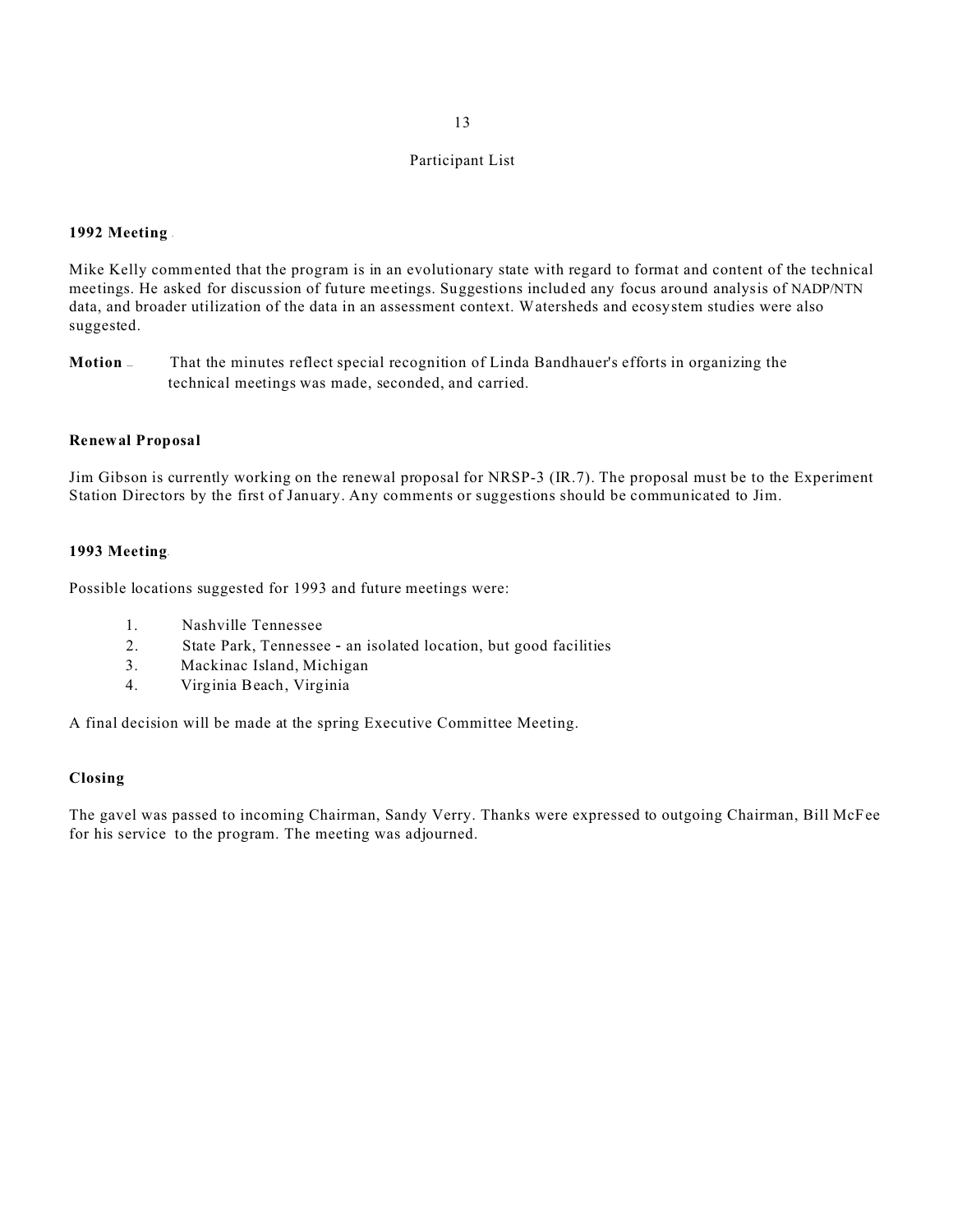| Richard Artz          | NOAA/Air Resources Laboratory                           |
|-----------------------|---------------------------------------------------------|
| G.M. Aubertin         | Southern Illinois University                            |
| Linda Bandhauer       | NADP/NTN Coordination Office                            |
| John Barnes           | <b>NAPAP</b>                                            |
| David Bigelow         | NADP/NTN Coordination Office                            |
| Van Bowersox          | Illinois State Water Survey                             |
| Lannie Boyd           | Colorado State University                               |
| Patricia Brewer       | Tennessee Valley Authority                              |
| Paul Capel            | US Geological Survey                                    |
| C.H. Can              | Environment Canada                                      |
| Julian Chazin         | Wisconsin Department of Natural Resources               |
| Thomas Church         | University of Delaware                                  |
| Kathryn Conko         | University of Delaware                                  |
| <b>Edward Corbett</b> | <b>US Forest Service</b>                                |
| George Crawford       | Southern Methodist University                           |
| Donald Dolske         | Illinois State Water Survey                             |
| <b>Scott Dossett</b>  | Illinois State Water Survey                             |
| Mike Dosskey          | University of Georgia                                   |
| Kathy Douglas         | Illinois State Water Survey                             |
| Herb Feely            | USDOE/Environmental Measurements Lab                    |
| Ivan Fernandez        | University of Maine                                     |
| Joel Frisch           | US Geological Survey                                    |
| Cari Furiness         | North Carolina State University                         |
| Philip Galvin         | New York State Department of Environmental Conservation |
| James Gibson          | <b>NADP/NTN Coordination Office</b>                     |
| Donald Goolsby        | <b>US Geological Survey</b>                             |
| John Gordon           | US Geological Survey                                    |
| Richard Grant         | Purdue University                                       |
| David Grigal          | University of Minnesota                                 |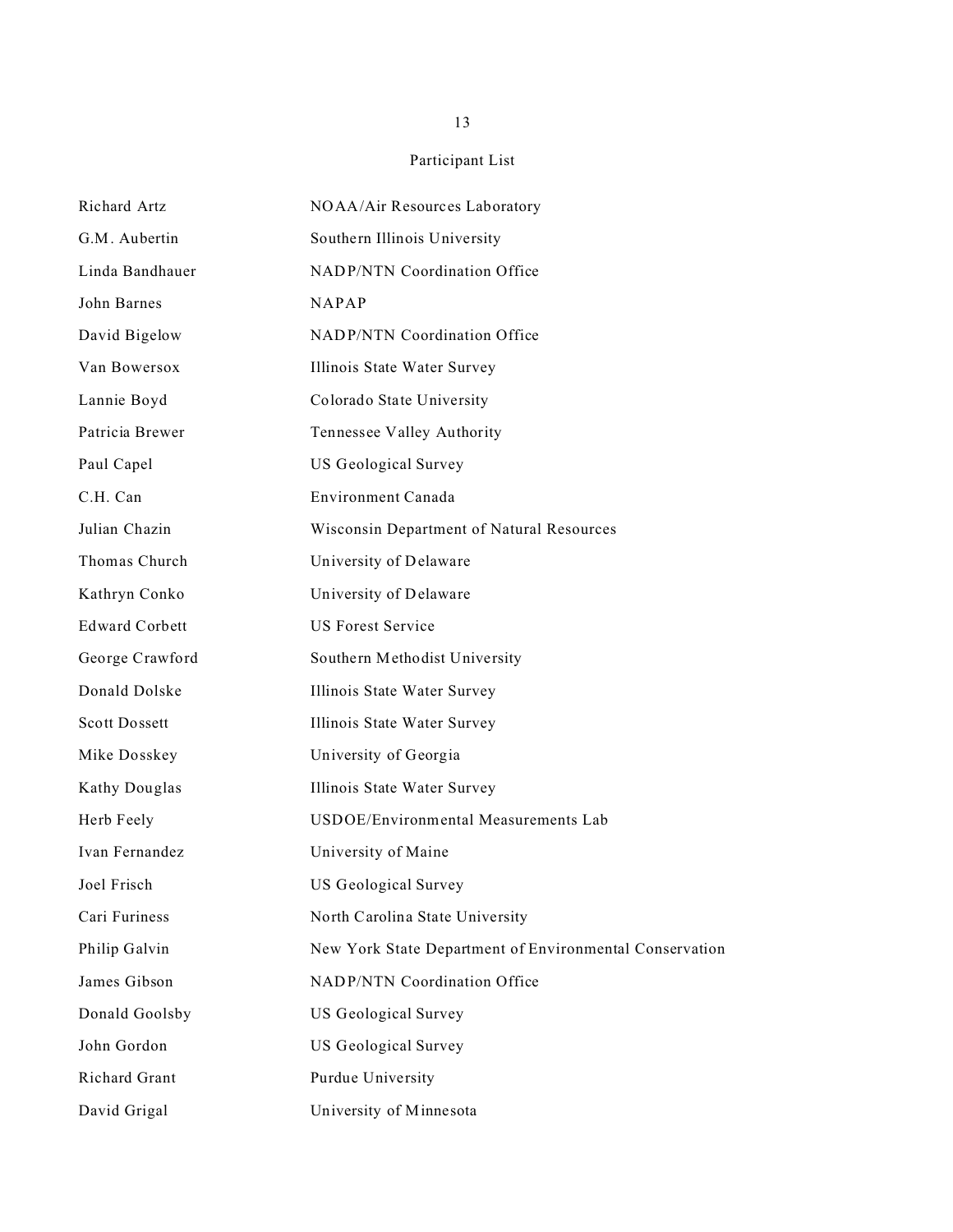| Allen Heagle          | USDA/ARS Air Quality Program                 |
|-----------------------|----------------------------------------------|
| Shao Xian Hong        | The Ontario Ministry of Environment          |
| Kenni James           | Illinois State Water Survey                  |
| Paul Kapinos          | US Geological Survey                         |
| Michael Kelly         | Tennessee Valley Authority                   |
| Edward Klappenbach    | US Environmental Protection Agency           |
| Clarence Klingensmith | Alfred University                            |
| Dennis Lamb           | Penn State University                        |
| William Landing       | Florida State University                     |
| Steven Lindberg       | Oak Ridge National Laboratory                |
| Roald Lund            | North Dakota Agricultural Experiment Station |
| James Lynch           | Penn State University                        |
| Bernard Malo          | US Geological Survey                         |
| C. Wayne Martin       | Hubbard Brook Experimental Forest            |
| Robert Mason          | University of Connecticut                    |
| William McFee         | Purdue University                            |
| Andrea Morden-Moore   | Penn State University                        |
| Mark Nilles           | US Geological Survey                         |
| Cindy Olsson          | NADP/NTN Coordination Office                 |
| Leon Olszewski        | Penn State University                        |
| Dan Orr               | The Ontario Ministry of Environment          |
| Evelyn Orr            | Minnesota Pollution Control Agency           |
| William Parkhurst     | Tennessee Valley Authority                   |
| Mark Peden            | Penn State University                        |
| Jack Pickering        | US Geological Survey                         |
| Richard Poirot        | Vermont Division of Air Pollution Control    |
| Chul-Un Ro            | Atmospheric Environment Service              |
| LeRoy Schroder        | US Geological Survey                         |
| Joseph Scudlark       | University of Delaware                       |